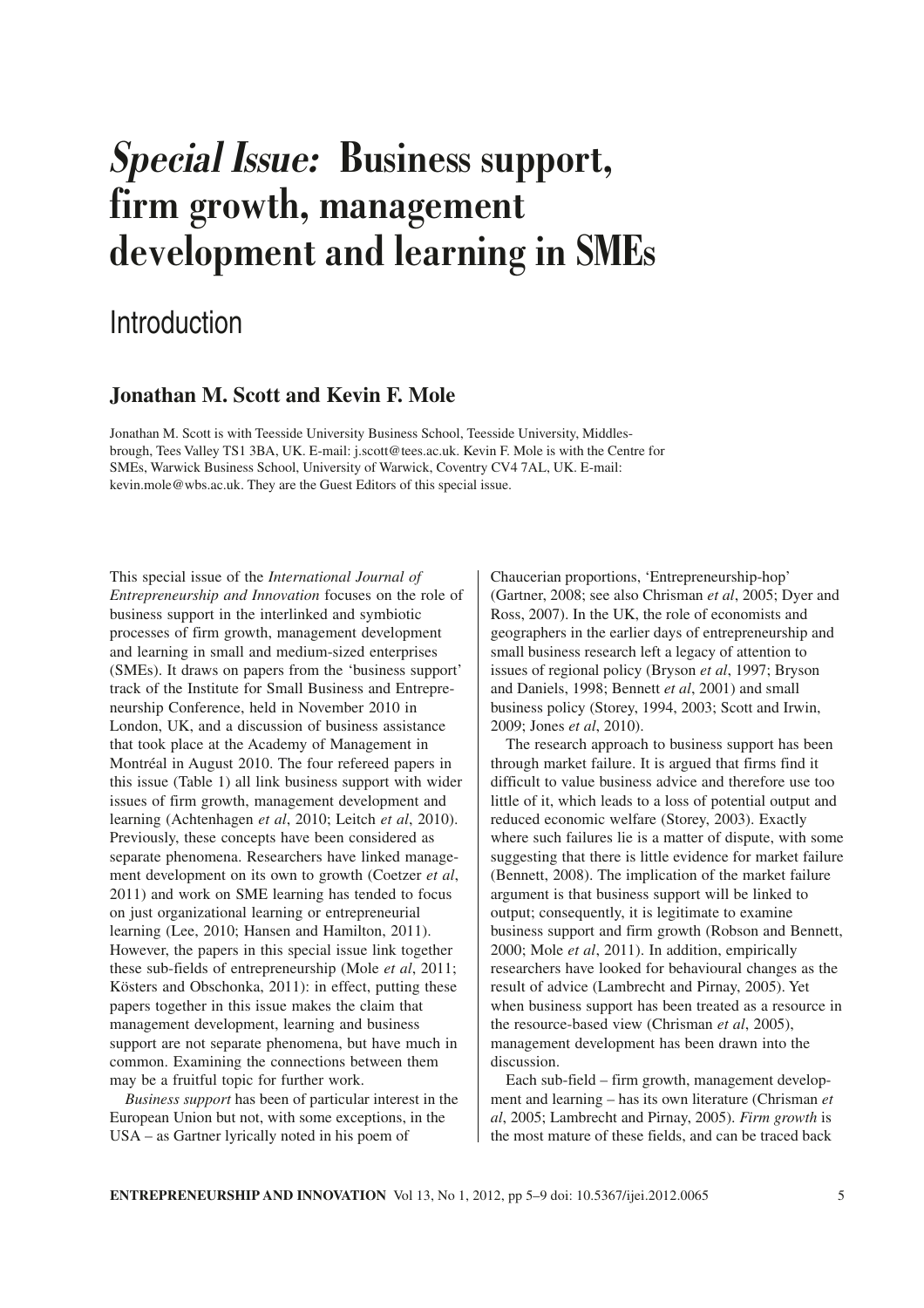|                         | Methodology                                                    | <b>Theme</b>                                                                                                    | Key finding(s)                                                                                                      | Recommendation(s)                                                                                                                                              |
|-------------------------|----------------------------------------------------------------|-----------------------------------------------------------------------------------------------------------------|---------------------------------------------------------------------------------------------------------------------|----------------------------------------------------------------------------------------------------------------------------------------------------------------|
| Deakins et al           | Quantitative $-$<br>New Zealand                                | What drives management<br>development and<br>participation in sources of<br>learning by SME owner-<br>managers? | Explained by learning<br>orientation and belief in<br>self-improvement.                                             | Pilot programmes<br>acknowledging that SMEs<br>are learning organizations<br>should be established.                                                            |
| McKeown                 | Qualitative -<br>single case, UK                               | SMEs using unlearning to<br>shed unneeded knowledge,<br>beliefs and practices.                                  | SME is not able to achieve<br>unlearning by itself.                                                                 | External actors should<br>become involved, and thus<br>foster a 'reflective space'<br>and 'legitimacy' in which<br>knowledge and beliefs can<br>be 'reframed'. |
| Fogg                    | Conceptual - UK                                                | How can university know-<br>ledge/AC contribute to<br>competitive advantage in<br>SME <sub>s</sub> ?            | Differentiates between<br>potential and realized AC.<br>using Zahra and George's<br>(2002) four stages.             | (1) SMEs improve their AC<br>with this model.<br>(2) Business support and<br>policy for innovation (and<br>therefore growth) can be<br>supported.              |
| Smallbone<br>and Massey | Quantitative - longitudinal<br>panel (2007-09),<br>New Zealand | Targeting growth in SMEs<br>through public policy.                                                              | Growth discontinuous;<br>(1)<br>characteristics do not<br>(2)<br>distinguish growth firms from<br>non-growth firms. | Greater level of investment<br>in education and training<br>(awareness raising) to<br>foster growth.                                                           |

**Table 1. Papers in this special issue: themes, key findings and business support recommendations.**

to Penrose's (1959) seminal work, in which she suggests the link between firm growth and management capabilities.

*Management development* has been acknowledged as a contributory factor in the growth prospects of an SME, and yet some researchers have found the relationship to be rather weaker than might have been expected (Westhead and Storey, 1996), although some recent research has suggested a positive relationship between management development and growth and survival (Fuller-Love, 2006; Coetzer *et al*, 2011; Kösters and Obschonka, 2011).

*Learning* in SMEs and entrepreneurial contexts has emerged recently as a theme for research. Some researchers, for example, have built on the burgeoning work on organizational learning. Yet there is a relative lack of research specifically on entrepreneurial learning (Leitch and Harrison, 2008). Entrepreneurial learning is conceptualized as 'an experiential process where enterprising individuals continuously develop their entrepreneurial knowledge throughout their professional lives' (Politis, 2005). One of the key issues relating to learning is how firms absorb external knowledge in the process of innovation – in other words, their absorptive capacity (AC) (Cohen and Levinthal, 1990). Arguably, external knowledge is an important resource that can contribute to the growth of the firm as well as its innovative capabilities.

The link between these four elements that, arguably, determine business performance is relatively unexplored. In this special issue, Smallbone and Massey observe:

'…in a recent special issue of *Entrepreneurship Theory & Practice* on firm growth, the public policy dimension was not addressed directly by any of the papers, although some mentioned it tangentially … None attempted to examine the interface between the chief actors in the growth landscape – that is, firm owners and those who make policies targeted at them. The lack of attention being paid to this important topic means that the literature on how to design policies to encourage growth, and how best to deliver them tends to be practitioner literature, focusing largely on how to improve delivery and design…'

#### **In this issue**

In the first of two New Zealand-based studies in this special issue, David Deakins, Martina Battisti, Alan Coetzer and Hernan Roxas consider the drivers of management development and participation in sources of learning by SME owner-managers, which they identify as learning orientation and belief in selfimprovement. What drives the choices of particular learning sources, and management development in particular, is a critical gap in the literature, which these authors attempt to fill with a quantitative survey based on data from the New Zealand Centre for SME Research postal survey of 2009. Their literature review examines different sources and barriers to management development in SMEs. Building on this theoretical foundation, though acknowledging the research gap, Deakins *et al* then articulate a conceptual framework that itself is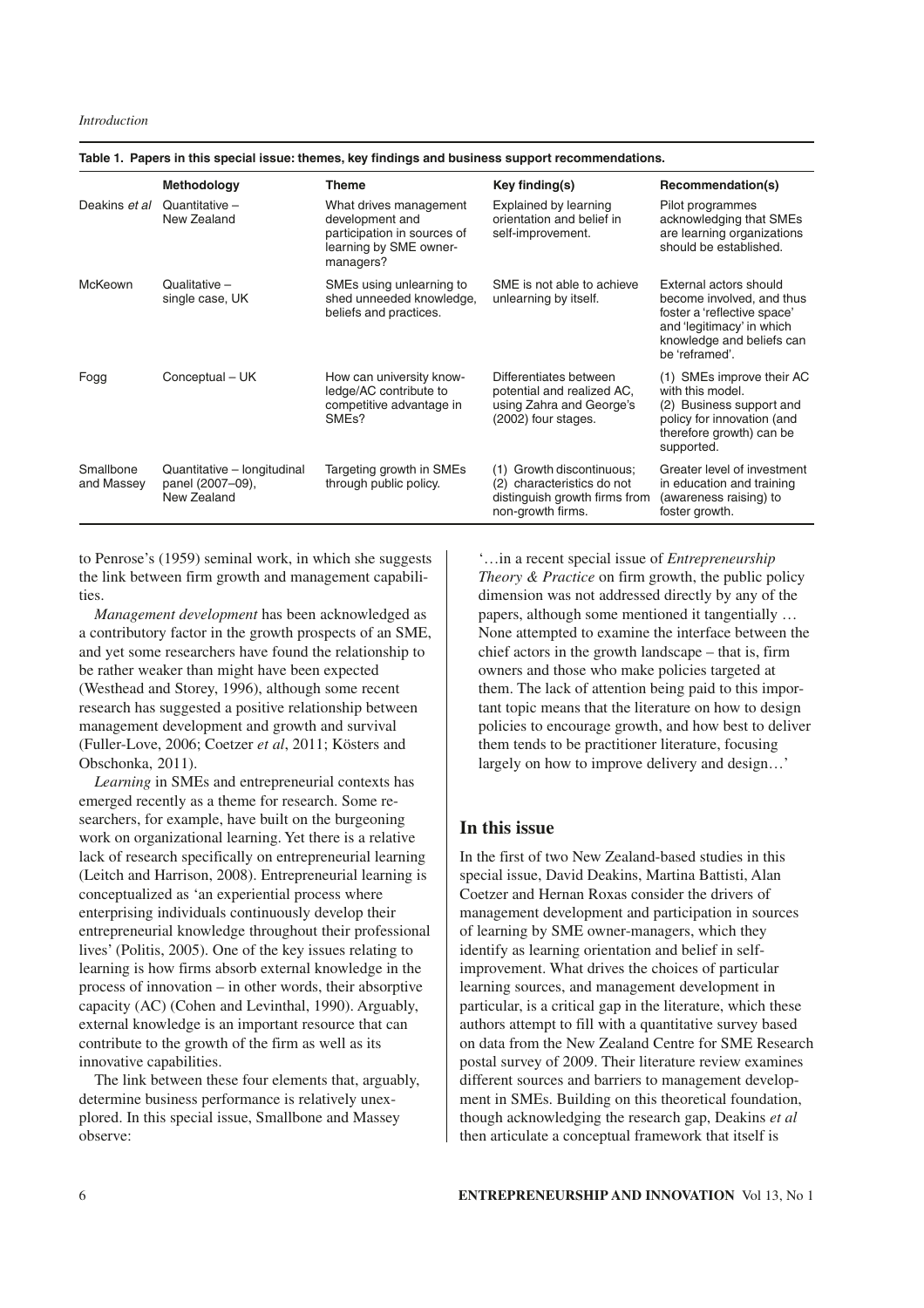constructed on Gibb's (1997) stakeholder model of SME learning – in particular on Gibb's notion that learning sources can be categorized as 'practice-based', 'proximal' and 'distal'. Deakins *et al* identify the further propositions that the extent of owner-managers' learning goal orientation and their beliefs about the improvability of skills and abilities will influence (a) how likely they are to engage with particular sources of learning; (b) how intensely they engage with particular sources of learning; and (c) how important they perceive particular sources of learning to be. Their empirical results broadly support these propositions and go a long way towards explaining why many owner-managers do not engage in management development. Accordingly, future business support for management development (with the ultimate aim of fostering firm growth) ought to recognize SMEs as learning organizations.

In the second paper, Ian McKeown examines the role of unlearning in UK SMEs – the shedding of unneeded knowledge, beliefs and practices. His exploratory, qualitative study draws on the single case of a West Midlands furniture manufacturer to examine how conventional wisdom was contested in the small business. Old practices that no longer contribute to the performance (represented by growth) of the firm can be replaced through the novel process of unlearning as applied to a small firm. McKeown's literature review considers learning as practice, then problematizes the previously learned practice and finally questions the extent to which unlearning can be a 'hurdle' to the management team. He then describes the management team of his case example in considerable detail, noting that it was 'fractured and dysfunctional', with deficient transparency and trust. At the same time, the team had grown and cohered in the course of the firm's development, and thus had common elements, such as its sense of identity and its notion of how to 'get things done in the business'. However, it was notable that the management team was simply too busy, and indeed did not have a space in which to reflect critically on whether its *modus operandi* was, in fact, beneficial for the firm (Jones *et al*, 2010). The management team members were also afraid that their new ideas would be 'rejected', or would affect their reputation or standing in the team. In addition, the MD exerted considerable decisionmaking power over other senior managers. Unlearning was, however, achieved through the involvement of external actors and by using 'disruptive discourse', enabling an increase in the management team's capacity to absorb external knowledge (absorptive capacity) and thus enhancing the firm's growth prospects. The way practices are de-institutionalized in firms is a matter of debate, and McKeown shows how external inputs may be important in this process.

Next, Helen Fogg's conceptual paper continues the themes of absorptive capacity and entrepreneurial learning by relating them to university knowledge exchange and UK SMEs' competitive advantage. She comprehensively reviews the literature on knowledge transfer, AC and entrepreneurial learning, and then outlines the Innovation for Growth (IFG) model (developed for a project of the same name). IFG is a university–SME knowledge exchange process that illustrates how the knowledge from business schools can be transmitted via the process of entrepreneurial learning and absorbed by SMEs in a transformative process to enhance their competitive advantage, and, by implication, their growth prospects. While Fogg does not discuss growth directly, it is an inevitable outcome and corollary of competitive advantage. In particular, her paper demonstrates the distinction between *potential* and *realized* AC for SMEs participating in the IFG programme and how knowledge can be transformed and exploited in these firms, moving further than acquisition and assimilation to the four stages identified by Zahra and George (2002). These four stages, with reference to the SMEs participating in the IFG programme, are outlined in detail.

In the fourth paper, David Smallbone and Claire Massey re-engage with the debate on whether those SMEs with greater growth prospects should be targeted by policy makers. Starting with a compelling rationale of the inevitability that governments will target highgrowth SMEs, and moving on to a comprehensive review of the SME growth literature, Smallbone and Massey focus on how the growth performance of an SME can be measured. They consider how SME growth can be explained, and what the particular characteristics of growing firms actually are, and then ask how policy makers might foster SME growth by 'encouraging' owner-managers to undertake the activities that will lead to growth. Their longitudinal panel data, based on the New Zealand Centre for SME Research postal surveys in 2007–09, reveal two empirical findings. First, an SME's growth is discontinuous, due to its 'vulnerability' to external economic flux and its changing growth aspirations over time – thus there are growth periods or phases. This finding brings into doubt the identification and classification of particular SMEs as 'growth firms'. Second, they find that, apart from the outliers of family firms (with weaker performance) and 'non-European ethnic' firms (high-performing), it is not possible to differentiate growth SMEs from non-growth SMEs by their characteristics (size, age, sector, innovation activity, export orientation, etc). Consequently, Smallbone and Massey recommend that governments should invest in greater provision of education and training 'for growth' to raise awareness – that is, how to achieve growth and what happens next.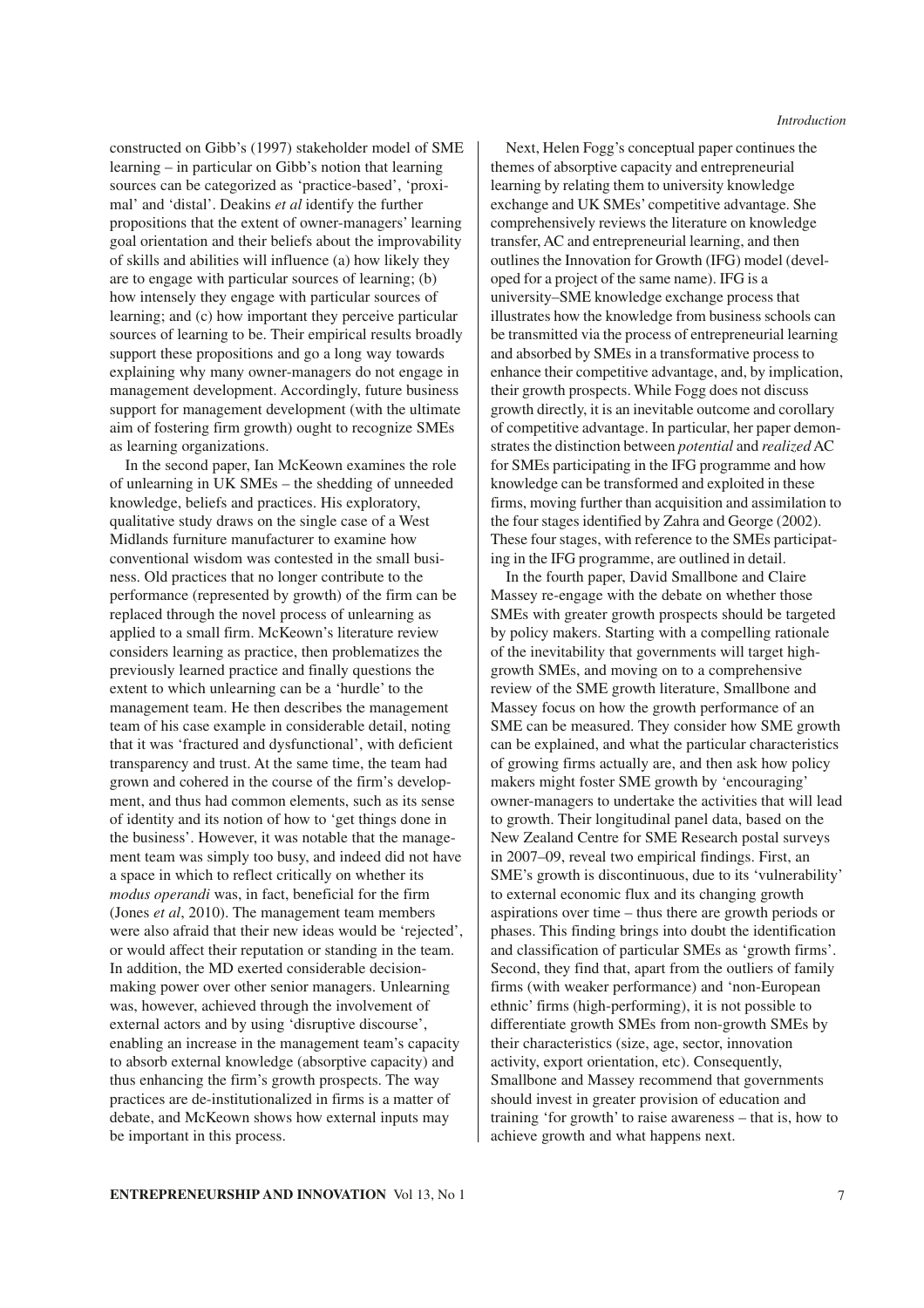#### *Introduction*

|         | Table 2. Special issue themes addressed by the four |  |  |
|---------|-----------------------------------------------------|--|--|
| papers. |                                                     |  |  |

|                   | <b>Business</b><br>support | Growth Learning/<br>AC. | <b>Management</b><br>development |
|-------------------|----------------------------|-------------------------|----------------------------------|
| Deakins et al     |                            |                         |                                  |
| McKeown           |                            |                         |                                  |
| Fogg<br>Smallbone |                            |                         |                                  |
| and Massey        | u                          |                         |                                  |

The Discussion Paper that follows the above contributions presents summaries of a research workshop held at the 2010 Academy of Management Conference in Montréal. Sergio Janczak, Franck Barès and Alain Fayolle invited researchers from the USA, Canada and Europe to discuss the capabilities of business assistance systems (BAS). Several issues were highlighted. First, there is a lack of pluralism in the evaluation of BAS. Second, Marc Rice raised the question of who is served by BAS and whether a business assistance system should be characterized as an ecosystem. If so, BAS might be designed to plug gaps or market failures: in that context, Dafna Kariv points out that some ecosystems work so well that any gaps that may exist are not evidently harmful. One factor that became evident was the heterogeneity of the business assistance systems that the various participants chose to examine – from incubation to spin-offs – and the accompanying challenge of researching the mechanisms that support them.

In conclusion, as Table 2 demonstrates, the four refereed papers in this special issue of the *International Journal of Entrepreneurship and Innovation* make significant contributions to the literature on firm growth and business support. In addition, the papers link those factors with two additional issues: (a) learning, from either the organizational learning or the learning organization perspective (Deakins *et al*) or entrepreneurial learning (Fogg) and knowledge or absorptive capacity (Fogg; McKeown); and (b) management development, whether explicitly or in terms of education, training and awareness raising (Deakins *et al*; Smallbone and Massey). Taken together, the papers address key knowledge gaps.

#### **Acknowledgments**

We wish to thank the contributing authors, the Editor of *IJEI* for his support throughout, and the organizers of the ISBE Conference. We also gratefully acknowledge the help of the reviewers, who, in accordance with the journal's policy, must remain anonymous.

#### **References**

- Achtenhagen, L., Naldi, L., and Melin, L. (2010), '"Business growth" – do practitioners and scholars really talk about the same thing?' Entrepreneurship Theory and Practice, Vol 34, pp 289–316.
- Bennett, R.J. (2008), 'SME policy support in Britain since the 1990s: what have we learnt?' Environment and Planning C: Government and Policy, Vol 26, pp 375–397.
- Bennett, R.J., Robson, P.J.A., and Bratton, W.J.A. (2001), 'Government advice networks for SMEs: an assessment of the influence of local context on Business Link use, impact and satisfaction', Applied Economics, Vol 33, pp 871–885.
- Bryson, J.R., Churchward, S., and Daniels, P.W. (1997), 'From complexity to simplicity? Business Link and the evolution of a network of one-stop-advice shops: a response', Regional Studies, Vol 31, pp 720–723.
- Bryson, J.R., and Daniels, P.W. (1998), 'Business Link, strong ties, and the walls of silence: small and medium-sized enterprises and external business-service expertise', Environment and Planning C: Government and Policy, Vol 16, pp 265–280.
- Chrisman, J.J., McMullan, E., and Hall, J. (2005), 'The influence of guided preparation on the long-term performance of new ventures', Journal of Business Venturing, Vol 20, pp 769–791.
- Coetzer, A., Battisti, M., Jurado, T., and Massey, C. (2011), 'The reality of management development in SMEs', Journal of Management & Organization, Vol 17, pp 290–306.
- Cohen, W.M., and Levinthal, D.A. (1990), 'Absorptive capacity: a new perspective on learning and innovation', Administrative Science Quarterly, Vol 35, pp 128-152.
- Dyer, L.M., and Ross, C.A. (2007), 'Advising the small business client', International Small Business Journal, Vol 25, pp 130– 151.
- Fuller-Love, N. (2006), 'Management development in small firms', International Journal of Management Reviews, Vol 8, pp 175–190.
- Gartner, W.B. (2008), 'Entrepreneurship–hop', Entrepreneurship Theory and Practice, Vol 32, pp 361–368.
- Gibb, A. (1997), 'Small firms training and competitiveness: building upon the small business as a learning organisation', International Small Business Journal, Vol 15, pp 13–29.
- Hansen, B., and Hamilton, R.T. (2011), 'Factors distinguishing small firm growers and non-growers', International Small Business Journal, Vol 29, pp 278–294.
- Jones, O., Macpherson, A., and Thorpe, R. (2010), 'Learning in owner-managed small firms: mediating artefacts and strategic space', Entrepreneurship and Regional Development, Vol 22, pp 649–673.
- Kösters, S., and Obschonka, M. (2011), 'Public business advice in the founding process: an empirical evaluation of subjective and economic effects', Environment and Planning C: Government and Policy, Vol 29, pp 577–604.
- Lambrecht, J., and Pirnay, F. (2005), 'An evaluation of public support measures for private external consultancies to SMEs in the Walloon region of Belgium', Entrepreneurship and Regional Development, Vol 17, pp 89–108.
- Lee, C.Y. (2010), 'A theory of firm growth: learning capability, knowledge threshold, and patterns of growth', Research Policy, Vol 39, pp 278–289.
- Leitch, C., and Harrison, R.T., eds (2008), 'Entrepreneurial learning: a review and research agenda', in Entrepreneurial Learning: Conceptual Frameworks and Applications, Routledge, London, pp 3–23.
- Leitch, C., Hill, F., and Neergaard, H. (2010), 'Entrepreneurial and business growth and the quest for a "comprehensive theory": tilting at windmills?' Entrepreneurship Theory and Practice, Vol 34, pp 249–260.
- Mole, K.F., Hart, M., Roper, S., and Saal, D.S. (2011), 'Broader or deeper? Exploring the most effective intervention profile for public small business support', Environment and Planning A, Vol 43, pp 87–105.